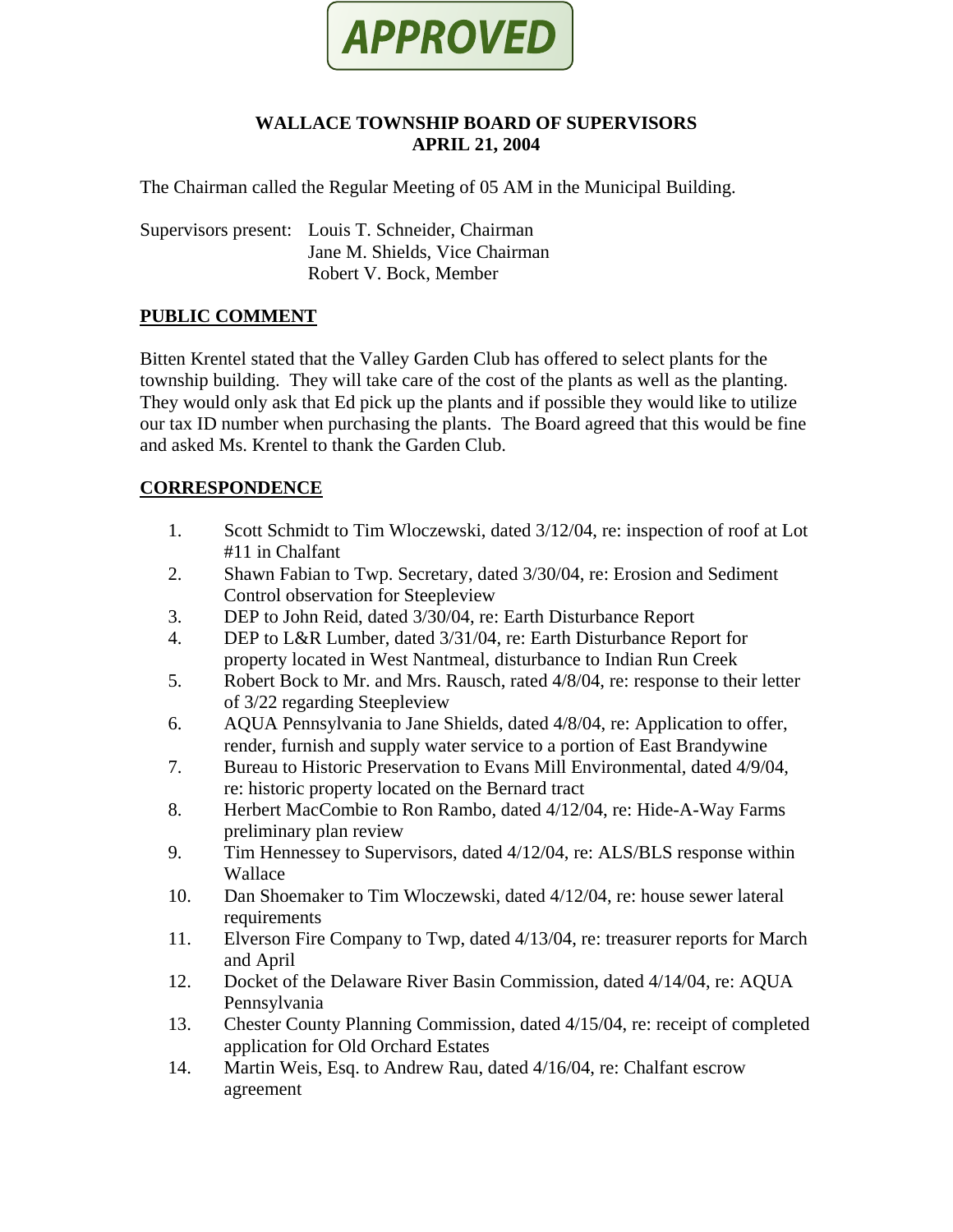15. John Bachich of Woodstone Homes to Supervisors, dated 4/16/04, re: condition of existing home on the Bernard property

# **FIRE COMPANY**

None.

# **ROAD REPORT**

Road report for the month of February: 2288.3 miles driven, 19.8 hours on the equipment meters, and 331 man-hours logged.

Monday road inspections were performed. Inspection and cleaning of all drains. Plowing and salt some this month. Replaced a yield sing at Highspire and Springton. Checked all parks for vandalism. Removed cement pad at police door at township building. Normal maintenance performed on all equipment. Dug up a spray head for the WTMUA so they could repair. Filled back in when repair completed.

Road report for the month of March: 2377.4 miles driven, 13.9 hours on the equipment meters, and 393 man-hours logged.

A report of water discoloration in the creek was given to the township inspector who asked the maintenance department to see if they could find a source of the problem. Creek was followed into West Nantmeal and land disturbance was noticed. Replaced a new deaf child sign on Manor Road. Put reflector strips on stop signs at major intersections throughout the township. Completed playground inspection at Wagenseller. Placed wood chips at swing set. Removed wood park benches and are replacing with metal and plastic benches. Cleaned flower beds and mulched at the township building. Performed normal maintenance on all equipment.

# **PLANNING COMMISSION**

Skip McGrew reported that an application has been received for Old Orchard Estates, but no representative of the applicant appeared to discuss it. Mr. Kologie will review the application to determine if it is complete.

Mr. Beideman and Mr. Bachash presented a revised plan to implement the Bernard subdivision previously approved by Wallace Township in 1979. This subdivision involves 35 acres located at Lippitt Road and State Route 82. Eight lots will be created with parts of two lots in West Nantmeal Township. Mr. Beideman noted that a waiver for stormwater control will be sought because the ordinance requires a calculation assuming a meadow condition. The site is, however, primarily agricultural. As a result the stormwater plan provided will reduce actual runoff but not according to the ordinance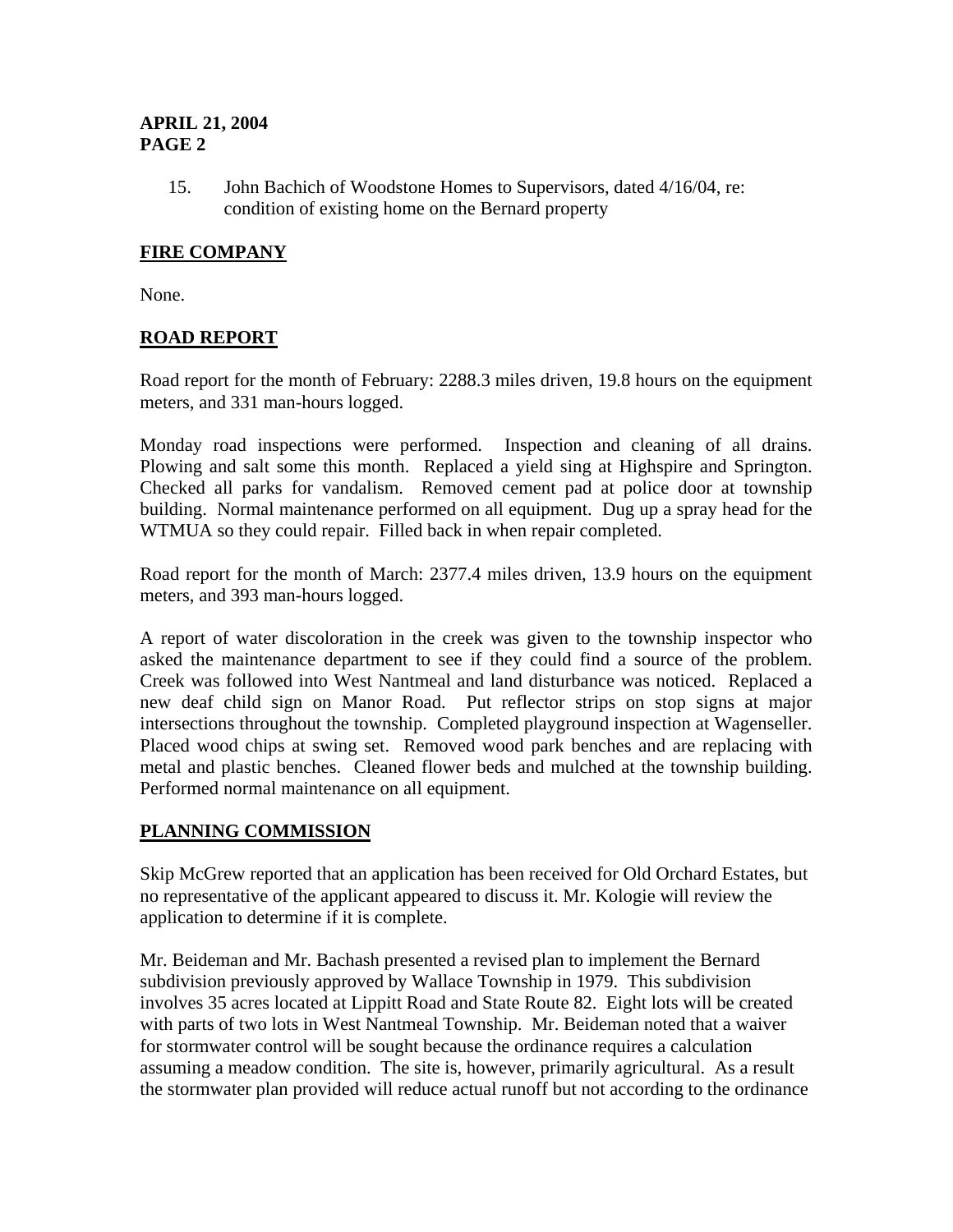calculation. He also stated that the planning module for the 1979 subdivision will be accepted by the County Health Department, but the Planning Commission requested documentation to confirm this. The applicant has posted escrow for an engineering review, so the plan has been referred to Mr. Kologie. The main house on lot 8 is listed as a class 1 historic resource in Wallace, the Planning Commission referred the issues of a historic impact study and a landscape plan to the Historical Commission. Mr. Bachash noted that the house has been unoccupied for about 20 years and may have no restoration value. He was asked to provide documentation on the condition of the historic resources.

A revised sketch plan was presented by Ms. Lemley of Riley Riper et al. along with Mr. Tresslar and Ms. Seidel of Heritage Land Group and Mr. Haigney of Commonwealth Engineering. The Wheeler tract is located on Creek Road just south of Glenmoore Village. This plan was developed in response to suggestions by the Planning Commission and other Township residents. Neighboring property owners Mr.Cook, Ms Krentel, and Mr. Eschbacher were also present. The Planning Commission noted that the revised plan was substantially improved showing a relocation of the entrance road to the existing cutout area, a less informal street layout and the recommended trail route. Mr. Cook asked if the lots could be shifted further south to increase their distance from the existing houses on the northern border. The Planning Commission observed that this would encroach on the community green area but that the northwestern pod of lots could be shifted slightly as recommended by Mr. Cook. It was noted that the 100' setback as required by the ordinance is being met but the applicant agreed to take this into consideration.

The Planning Commission is still awaiting a response from the township solicitor regarding the proposed ordinance revisions to uncommitted land and fence setbacks. Ms. Shields stated that she will contact the solicitor to check on status of these issues.

Mr. McGrew presented a map of key resources as a part of the resource conservation plan under development by the Northern Federation to the Planning Commission. The Commission reviewed and concurred in the resources identified. The map will be forwarded to the County Planning Commission for consolidation with the other Northern Federation submissions.

The Planning Commission was asked by the Board of Supervisors to review plans submitted by PennDOT to reconstruct one of the Springton Road bridges (closest to Indiantown Road). The Planning Commission noted the historic significance of the cartway and adjacent properties. The area is also an important viewshed and natural resource. Accordingly, the Planning Commission recommends that the Board of Supervisors request a complete impact study from PennDOT before construction begins.

A new Highway Road Occupancy Permit has been submitted for the Hide-A-Way Farms development. They have acquired the site distance that the township asked for and all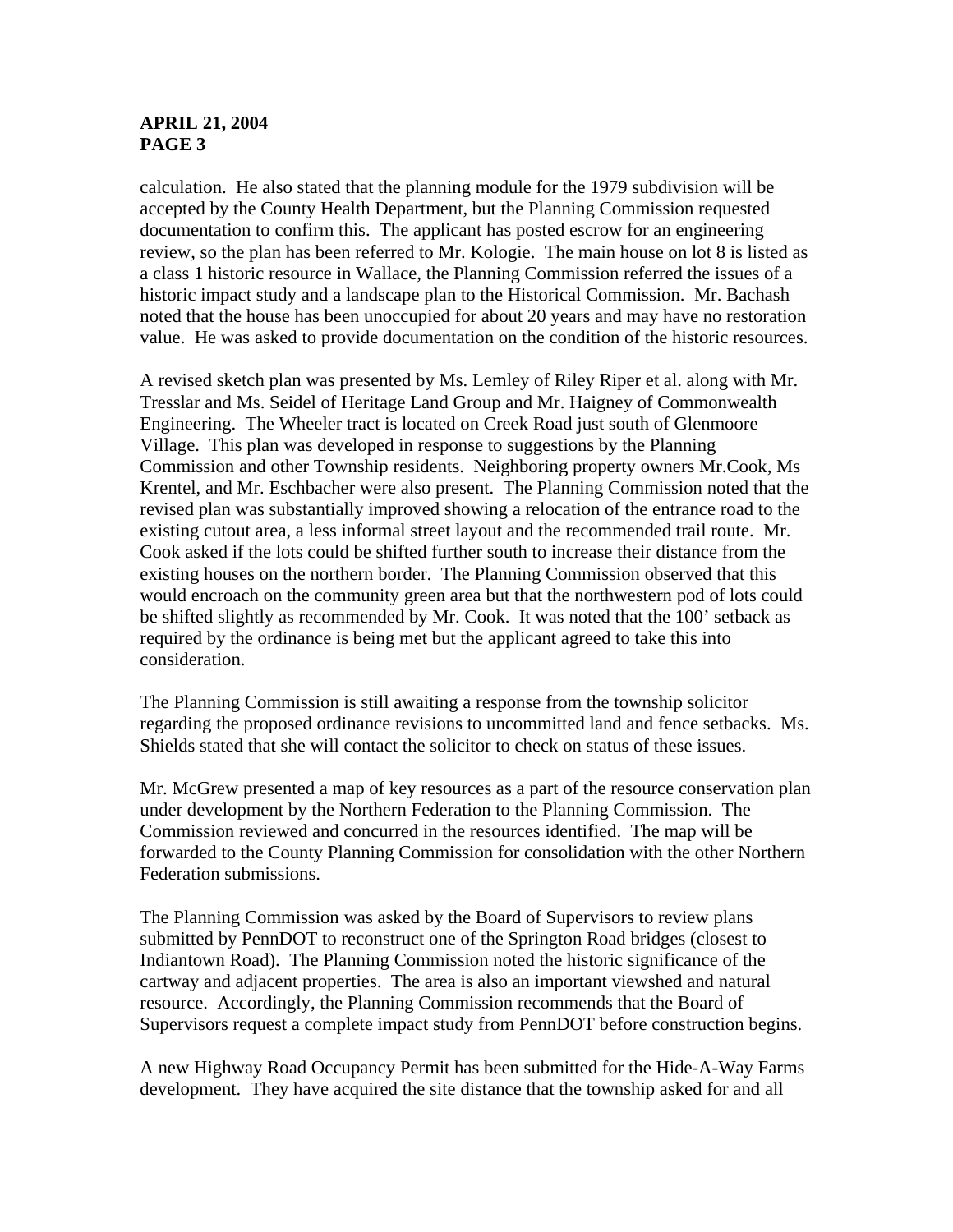other conditions appear to have been met. The Planning Commission would ask that a conditional permit be approved or an escrow be posted because they would like to know how maintenance to the site distance will be dealt with. The Board feels that an escrow posting would be better. This issue will be addressed with Tim Wloczewski prior to approval of the permit.

# **SUBDIVISIONS**

- 1. #04-1 Old Orchard Estates
- 2. #04-2 Edgemoor Run (Bernard) Reaffirmation of plan approval

# **OLD BUSINESS**

None.

Ms. Shields moved to close the regular meeting of the Board of Supervisors at 9:15 AM for the purpose of conducting a public hearing. Mr. Schneider seconded the motion. There being no further discussion or public comment, the motion was unanimously approved.

# **PUBLIC HEARING**

A public hearing was convened at 9:16 AM to discuss the adoption of Ordinance No. 124 of 2004 for the purpose of Conforming to the Requirements of the Pennsylvania Construction Code Act and the Regulations to the Act Promulgated by the Pennsylvania Department of Labor and Industry. Mr. Schneider stated that this ordinance and adoption of the codes would not effect Wallace since we have been utilizing the International Building Codes since 1999. There was no public comment regarding this ordinance.

Ms. Shields moved to close the public hearing portion of the meeting at 9:20 AM and reconvene the regular Board of Supervisors meeting. Mr. Bock seconded the motion. There being no further discussion or public comment, the motion was unanimously approved.

The regular meeting of the Board of Supervisors was reconvened at 9:20 AM.

Ms. Shields moved to adopt Ordinance No. 124 of 2004 for the purpose of Conforming to the Requirements of the Pennsylvania Construction Code Act and the Regulations to the Act Promulgated by the Pennsylvania Department of Labor and Industry. Mr. Bock seconded the motion. There being no further discussion or public comment, the motion was unanimously approved.